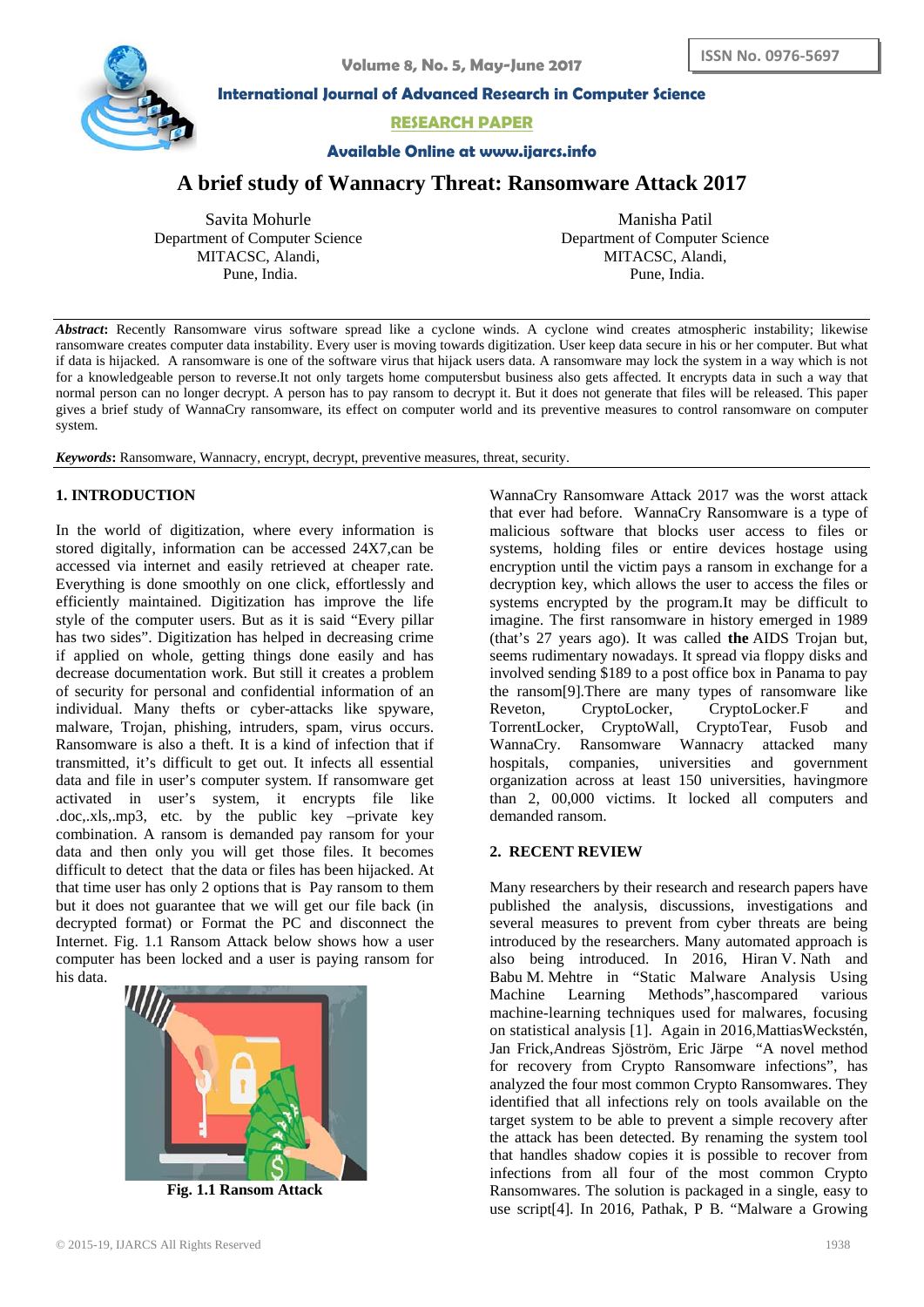Cybercrime Threat: Understanding and Combating Malvertising Attacks", has covered the essential discussion of Malware, Malvertising and the attack methods used to distribute malicious advertisements and enlists several measures to combat the problem[5]. In 2015,Amin Kharraz, William Robertson,Davide Balzarotti, Leyla Bilge and Engin Kirda in "Cutting the Gordian Knot: A Look Under the Hood of Ransomware Attacks", has presented HELDROID, a fast, efficient and fully automated approach that recognizes known and unknown scareware and ransomware samples from goodware. It is based on detecting the "building blocks" that are typically needed to implement a mobile ransomware application [2].

## **3. MATERIAL**

a. **Effect of Ransomware Attack 2017 :**Encrypting ransomware works by obscuring the contents of user files, through the use of strong encryption algorithms. Victims have no other alternative, than paying the attacker to reverse this process.Wannacry Ransomware attack 2017 was one of the largest attacks that were ever carried out.It grabbedthe world by storm. According to eScan antivirus reports 2017; India was one of the worst affected by cyber-attack. Interestingly, Madhya Pradesh was the worst affected region in the country with around 32.63% of total ransomware attacks detected within country followed by Maharashtra at 18.84% and Delhi at third position with 8.76% share. Companies like FedEx, Nissan, railway companies in Germany, Russian Railways, Interior ministry, telecommunication company like megaforTelefonica in spain, At least 16 NHS organisation in UK were badly effected. Some systems were caught by malware.Lot of colleges and students computer were hit by attack in china.



 **Fig.3.1 Ransomware affected ISP's**

Fig. 3.1 above shows that companies like RailTel to Vodafone who are the well-known ISP's were affected the most.



**Fig.3.2. Working of Ransomware[9].**

Fig. 3.2.above shows working of Ramsomware WannaCry Attack. WannaCry locks all the data on a computer system of user and leaves only two files for user instructing, what user should do next and decrypt program. Hackers demand payment in bitcoin. Otherwise gives warning that file will be deleted.ransomware overwrites the contents of the original file by opening the file, reading its contents, writing the encrypted contents in-place, then closing the file<sup>[6]</sup>.

**b. Preventive Measures:** Prevention is essential in keeping computer safe. Its a recommendation for users to keep their operating system and software updated. Make use of multilayers protection security solutions that is reliable. Back up all important and valuable data offline regularly. Ransomware can be sent through various sources like Emails, Advertisement, by creating websites and many more things that can share the ransomware to the computer users. Ransomware restricts the use of the system in various ways after intruding the system. It is mainly classified into the following three types: Scareware, Lock-Screen, and Encrypting [8][9]. WannaCryransomware virus attacked the whole world and no one knows how to decrypt these files. Ransomware is a type of Malicious software designed to block access to computer system until some of money is paid. Following are some of the preventive measure to avoid ransomware:

- Antivirus should always have a last update.
- Spam messages should not be opened or replied.
- Back up the data. To defeat, regularly updated backup
- Personalize the anti-spam settings the right way.
- Apply patches and keep the operating system, antivirus, browsers, Adobe Flash Player, Java, and other software up-to-date.
- Keep the Windows Firewall turned on and properly configured at all times.
- Enhance the security of your Microsoft Office components (Word, Excel, PowerPoint, Access, etc.).
- Think of disabling remote services.
- . Filter EXEs in email.
- Use a reputable security suite.
- Use System Restore to get back to a known-clean state.
- Use System Restore to get back to a known-clean state.
- Sure to disable file sharing.
- Switch off unused wireless connections, such as Bluetooth or infrared ports.
- Exercise caution before using Wi-Fi network.
- Do not click on harmful links in your email.
- Do not visit unsafe and unreliable websites.
- Rather than clicking any web links, type out web address on address bar.

A novel practise to protect against ransomware attack is to back all files completely on another system frequently to avoid loss of data.

## **4. CONCLUSION**

The purpose of study in this paper is to analyze and to make aware of what is ransomware, its effect and some of the preventives measures. We come to the conclusion that WannaCry Ransomware Attack 2017 wars the most terrific attack. The most important source of ransomware virus via phishing emails andvisiting a website that contains a